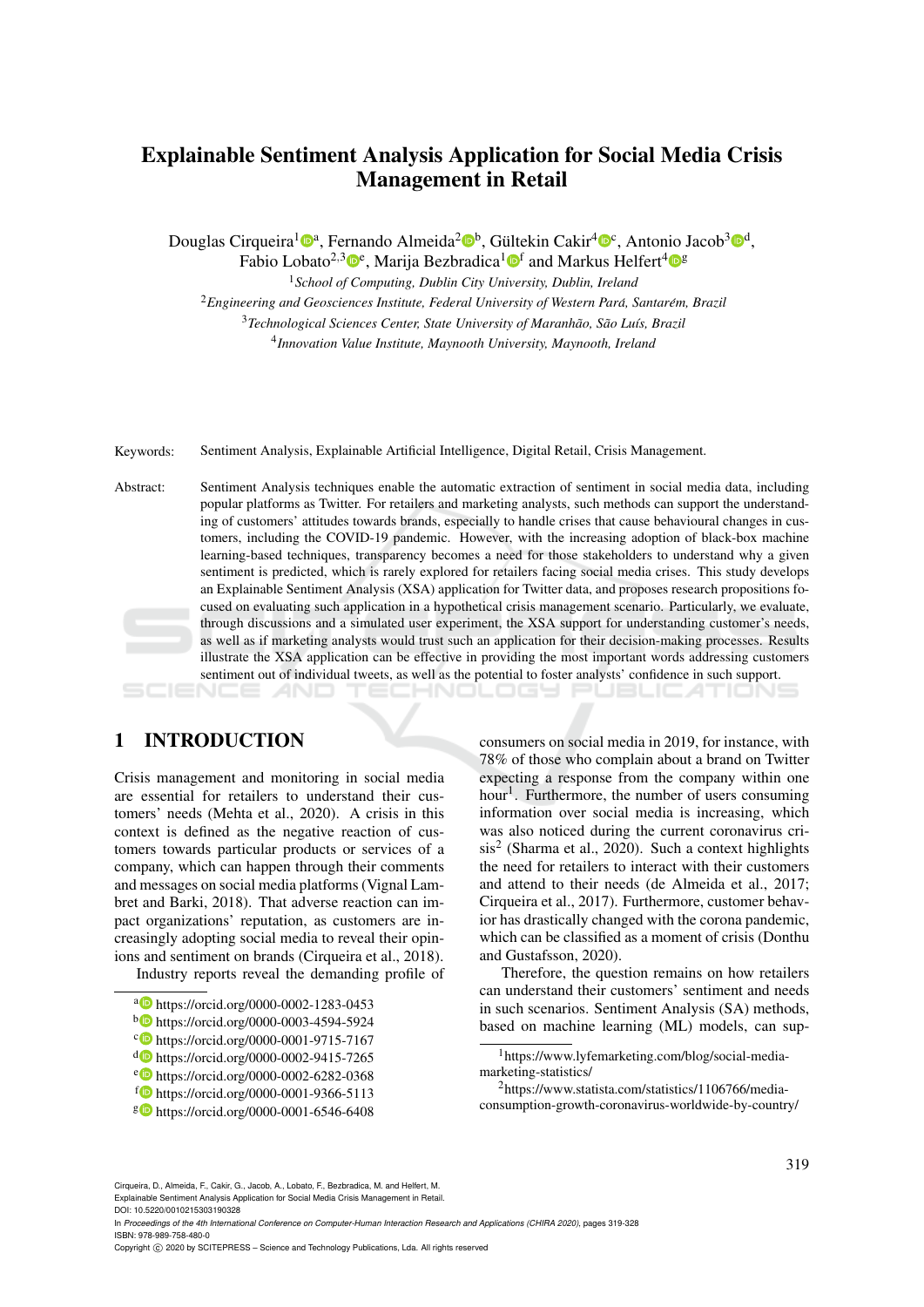port such understanding (Hasan et al., 2018). However, those methods are usually black-boxes (Adadi and Berrada, 2018), and provide only a score or label for a document being classified as positive or negative. Retailers would need more and understand what factors impact customers' opinion and their attitudes towards their brands (Micu et al., 2017).

Explainable AI (XAI) aims to develop explanation methods, which enable transparency and understanding of ML models while keeping their good learning performance (Miller, 2019; Cirqueira et al., 2020). Indeed, researchers have considered the intersection between SA and XAI research, generating Explainable Sentiment Analysis applications (XSA), supporting stakeholders in understanding the sentiment and reasoning behind predictions for enhancing the interaction between decision-makers and SA applications (Mathews, 2019).

Among social media platforms, Twitter is a valuable example and recognized for revealing the real state of word of mouth globally (Jansen et al., 2009; Vo et al., 2019). However, there is a lack of investigation on the adoption of XSA for supporting retailers dealing with crisis management on Twitter. Research shows the value of that platform as a data source for social media analytics and insights, which could also support the handling of crises and to react to consumers' needs (Stieglitz et al., 2018). Nevertheless, the assessment of XSA in this context is essential as retailers would need to trust and rely on such technology for their decision-making and strategies.

Therefore, this study introduces the following research propositions (RP):

- 1. RP1: An XSA application can support retailers and analysts in managing social media crises by understanding customer sentiment and needs on **Twitter**
- 2. RP2: Retailers and analysts would trust an XSA application for decision-making, which can be evaluated based on XAI evaluation frameworks

This study presents prior research to support the given propositions, and develops an XSA application to be evaluated in the context of crisis management on Twitter. The study illustrates a hypothetical crisis management scenario for a retailer dealing with customers' negative attitudes via Twitter. The two research propositions are reflected based on discussions and a simulated user experiment, leveraging the XSA predictions for customers' sentiment on a Twitter dataset.

The rest of this paper is organized as follows: Section 2 provides related work within the core themes of this study; Section 3 describes the crisis management

scenario adopted in the study; Section 4 details the development of the Explainable Sentiment Analysis application; Section 5 discusses the research propositions and evaluation of the XSA application; Section 6 presents final remarks and future work directions.

## 2 RELATED WORK

### 2.1 Crisis Management

Crisis management is a critical process, and companies need to undergo in cases of unprecedented and disruptive events, potentially harming the existence of whole organisations (Bundy et al., 2017). Organisational competence requires the ability to detect signals early in order to sense potential threats and act accordingly (James and WOOTEN, 2005). For instance, the COVID-19 pandemic represents a typical crisis event, especially for the retailing sector (Pantano et al., 2020).

Social media can play a crucial role in detecting disruptive threats and understanding changing consumer behaviour (Saroj and Pal, 2020; Mehta et al., 2020). Therefore, researchers have highlighted social media platforms as a fertile ground for crises. Some have performed empirical investigations and manual analysis of customers' emotions online to obtain insights for mitigating threats to their brands (Vignal Lambret and Barki, 2018). Others have focused on the challenges and opportunities enabled by those platforms, and emphasized the need for solutions that help in sensing and decision-making and usability to support crisis managers (Zhu et al., 2017; Stieglitz et al., 2018).

### 2.2 Twitter as a Source of Opinions

Researchers recognize twitter as a valuable source of the current state of word of mouth globally (Vo et al., 2019). The platform is known for being dynamic and for the speed in which tweets are generated, spreading the message and attitudes of users towards a wide variety of topics (Steinskog et al., 2017). For instance, the latest statistics on Twitter usage point out to 6000 tweets being sent per second<sup>3</sup>. Political parties, financial institutions, and policymakers have already explored this platform's potential to understand the public and forecast the behavior of a population or the market (Bovet et al., 2018; Pagolu et al., 2016).

Companies and marketing teams also realized the need for a presence on such a platform, where users

<sup>3</sup>https://www.dsayce.com/social-media/tweets-day/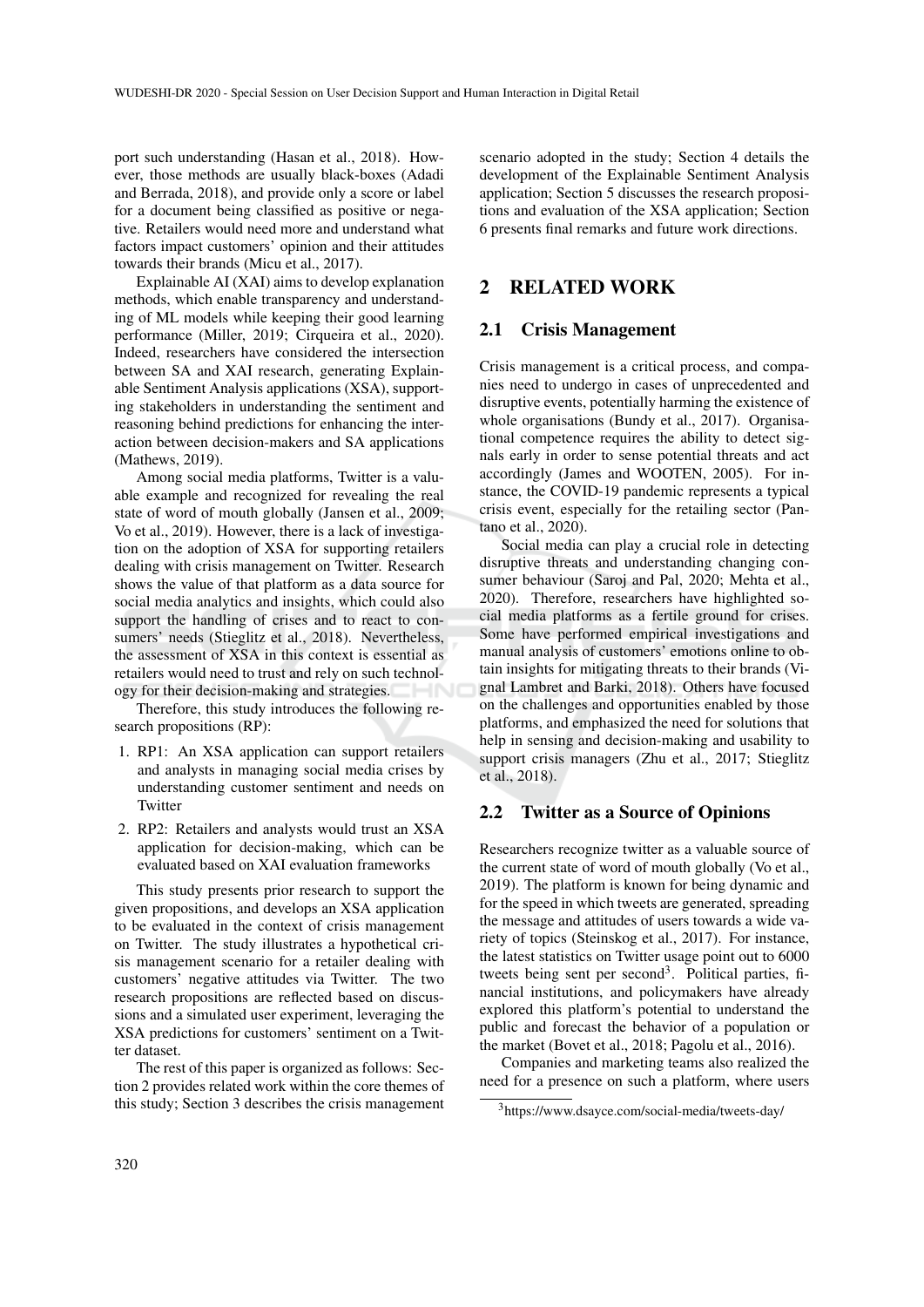present their opinions on other users and brands and their services (Rathan et al., 2018). Researchers in Social Customer Relationship Management (Social CRM) also discuss this network's potential for integrating customer engagement on social media within traditional CRM platforms (Lobato et al., 2016). The platform features also facilitate the investigation through its data, based on Application Programming Interfaces (API) and friendly access to developers (Liu, 2019).

### 2.3 Sentiment Analysis

Sentiment Analysis methods and techniques aim to automatically detect the sentiment, opinion, and polarity present in textual datasets (Liu, 2012; Cirqueira et al., 2016). SA methodologies are diverse, and include, for instance, dictionary-based and ML-based methods, the last being widely explored and recognized as efficient in the field (Medhat et al., 2014). SA supports a wide range of applications, including the retail sector, especially in the domain of social media monitoring, where user-generated content can reveal trends and customers' attitudes towards brands and companies (Hu et al., 2017).

### 2.4 Explainable AI

Explainable AI (XAI) researchers aim to keep the learning capacity of ML models, while enabling their transparency and understanding for its users (Miller, 2019; Holzinger et al., 2020). Such understanding is enabled through explanations, which can be intrinsic to transparent ML models, such as decision trees, or provided by model-agnostic and post-hoc methods (Molnar, 2019).

Within the disciplines of computer science and ML, the development of model-agnostic explanations has been popular. Examples include LIME (Ribeiro et al., 2016) and SHAP (Lundberg and Lee, 2017). Both methods enable the visualization of feature importance and impact on predictions of AI models, which has proven to be useful for decision-making in a diversity of scenarios (Slack et al., 2019). Such explanations can be provided at a local level, when explaining a particular prediction, or global level, when explaining the whole logic of an AI model (Adadi and Berrada, 2018).

### 2.5 Explainable Sentiment Analysis

These studies aim not only the extraction and predictions for the sentiment, but also explanations for why a particular polarity is attributed to a textual dataset instance. Such applications have supported researchers and decision-makers to consider a humanin-the-loop perspective to enhance SA techniques, and evaluate existing explanation methods through SA applications (Zucco et al., 2018; So, 2020; Hase and Bansal, 2020; Silveira et al., 2019).

Regarding Twitter data, researchers have investigated XSA support in understanding the behavior of voters (Mathews, 2019). Others have explored the adoption of explanation methods for mining tweets topics and automatic text generation (Islam, 2019; Ehsan et al., ). However, the case of XSA for supporting retailers in understanding customers on Twitter is rarely observed, especially in crisis management contexts.

## 3 CRISIS MANAGEMENT **SCENARIO**

We develop a hypothetical scenario, inspired in previous references and case studies (Saroj and Pal, 2020; Mehta et al., 2020; Vignal Lambret and Barki, 2018; Zhu et al., 2017; Stieglitz et al., 2018). The context represents a crisis management scenario, where a retailer or marketing analyst needs to undergo through tweets discussing issues on their products. In the case of the adopted dataset for this study, tweets are about electronic products, including laptops and smartphones of a big company.

Companies usually have a department focused on monitoring the reputation of the brand. That department is composed of professionals aiming to provide retailers with the feedback and needs of brand consumers (Tsirakis et al., 2017). In the hypothetical scenario, there is the release of a new series of electronic products, and customers have been discussing the new features. A Twitter dataset representing such a scenario has been identified, and employed in the experiments within this study<sup>4</sup>.

However, as expected, not all the comments and tweets are positive, and the company needs to react to the negative observations of customers, and identify their reasons. Consumers' negative comments are known for influencing customers' attitudes searching for information on a particular brand or product (Baek et al., 2014). To keep a good image and reputation is vital for the company in this scenario as well.

Therefore, in this scenario, marketing analysts would have two tasks: to analyze customers' sentiment on those tweets and understand their particular needs. In the end, they would report their findings

<sup>4</sup>https://data.world/crowdflower/apple-twitter-sentiment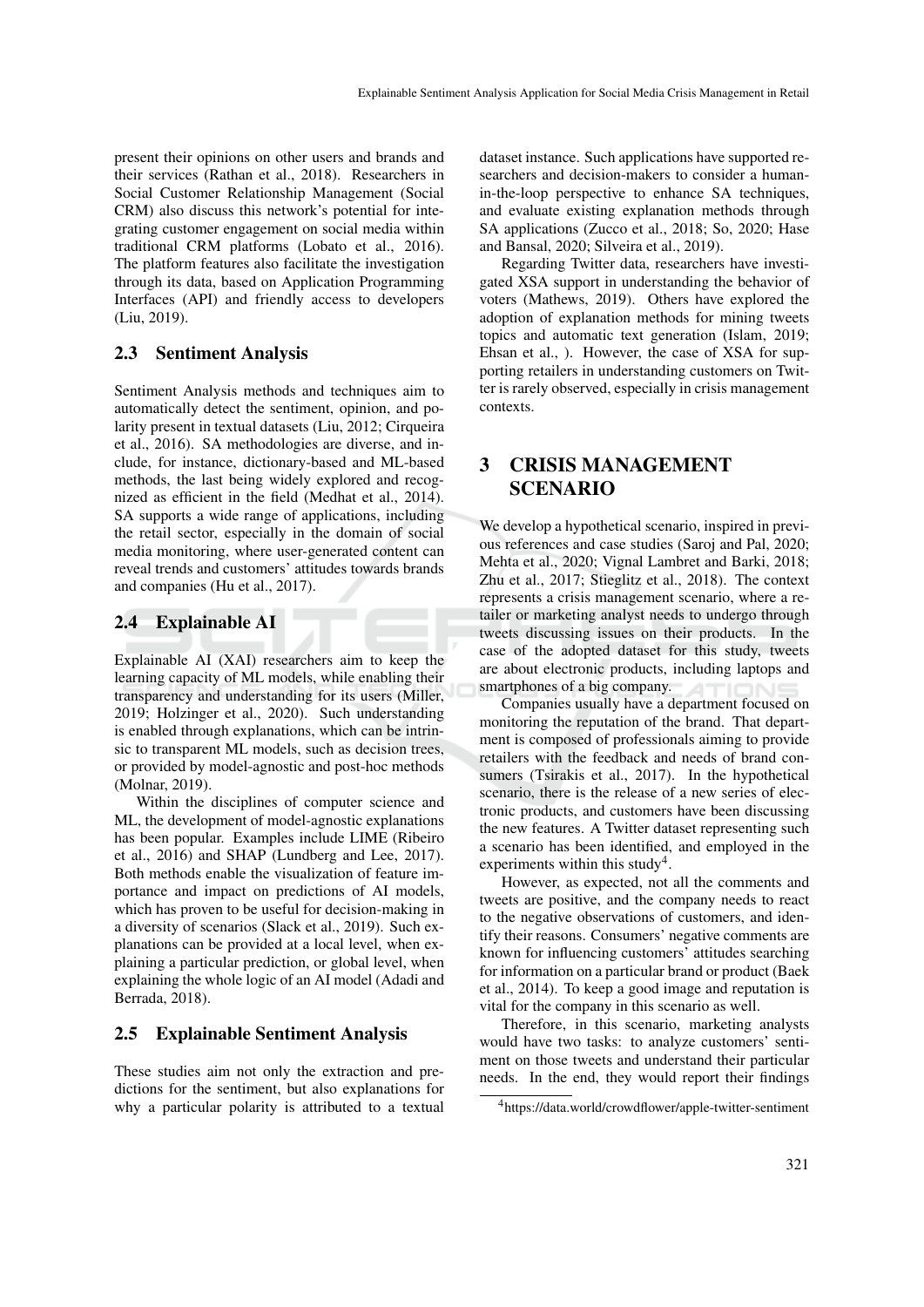back to the responsible department with their company. Such an analysis could hardly be performed manually, given the large number of tweets available. Therefore, those professionals would have the support of an XSA application.

The XSA application automatically provides the scores for sentiments that can be detected on customers' tweets, as well as explanations for the predictions. However, for relying on such predictions, those professionals need to rely on and trust them (Zhang et al., 2020). Therefore, the next sections present the development and evaluation of an XSA application, regarding the two tasks of those professionals in this scenario, which are aligned with our research propositions.

# 4 EXPLAINABLE SENTIMENT ANALYSIS APPLICATION

The development stages of this research follow a CRISP-DM methodology, composed of the following steps: business understanding, data understanding, data preparation, modeling, evaluation, and deployment (Wirth and Hipp, 2000). For business and data understanding, it is reviewed the literature in XSA and explored available datasets within the Twitter domain, which could represent a crisis management scenario for a particular retailer.

Therefore, a dataset of tweets discussing electronics products is identified, which is considered representative of our context and mentioned in Section 3. It is adopted positive and negative instances out of this dataset, resulting in 375 positive and 1092 negative tweets, a total of 1467 instances. For data preparation, it is regarded literature of preprocessing steps for SA applications (Cirqueira et al., 2018; Krouska et al., 2016). The implemented preprocessing steps are lowercasing, stopwords removal, stemming, special character removal, punctuation removal, numbers removal, and emojis removal, widely explored in SA literature. The character "#" for hashtags is removed, and the hashtag content is kept. Mentions and Twitter handles are also removed.

For modeling, we use the mentioned dataset to train and test the ML models of Support Vector Machines (SVM) (Steinwart and Christmann, 2008), Random Forest (RF) (Breiman, 2001), XGB Boost Classifier (Chen and Guestrin, 2016), and Neural Network Multilayer Perceptron (MLP) (Popescu et al., 2009). Those are well regarded as good performing in the field of SA (Luo et al., 2016; Al Amrani et al., 2018; Jabreel and Moreno, 2018). We perform cross-validation with 5 folds (Browne, 2000), and ob-

serve the MLP model performs the best regarding the F1 score (Zhang et al., 2015). Table 1 illustrates the MLP performance compared to the other tested models. Our MLP model contains one hidden layer with 150 neurons, and an output layer with two neurons for the positive and negative sentiment classes. Therefore, for the next development steps, the MLP model is adopted.

Table 1: Average F1 Scores for 5-Fold Cross Validation on the Twitter Dataset.

| ML Model       | Average F1 Score |  |  |
|----------------|------------------|--|--|
| <b>SVM</b>     | 0.75             |  |  |
| <b>RF</b>      | 0.74             |  |  |
| <b>XGBoost</b> | 0.79             |  |  |
| MI P           | 0.81             |  |  |

Furthermore, to provide explanations within our XSA application, LIME and SHAP's explanation methods are employed, given their well-documented material and wide adoption in research and industry. Therefore, this study assumes such methods reflect the current state-of-art and practice in XAI research, which guarantees our application is up-to-date in this regard. Therefore, based on results in Table 1, we selected the MLP model to be trained and explained based on the Twitter dataset and selected explanation methods. For training the chosen MLP model and providing explanations, we preprocess and split the data in train and test (85/15 ratio). It is assessed again the F1 score obtained, which is 89%.

Figure 1 depicts the main components of the application developed, from the training and testing of AI models to the explanation of their predictions.

## 5 DISCUSSION AND EXPERIMENTS

# 5.1 RP1: An XSA Application Can Support Retailers and Analysts in Managing Social Media Crises by Understanding Customer Sentiment and Needs on Twitter

Figures 2 depicts the explanations provided by the selected explanation methods for the sentiment of customers on Twitter, and that an analyst can visualize out of our application. The support for research proposition one is discussed based on how retailers could leverage such explanations to understand their customer needs during a crisis. First of all, an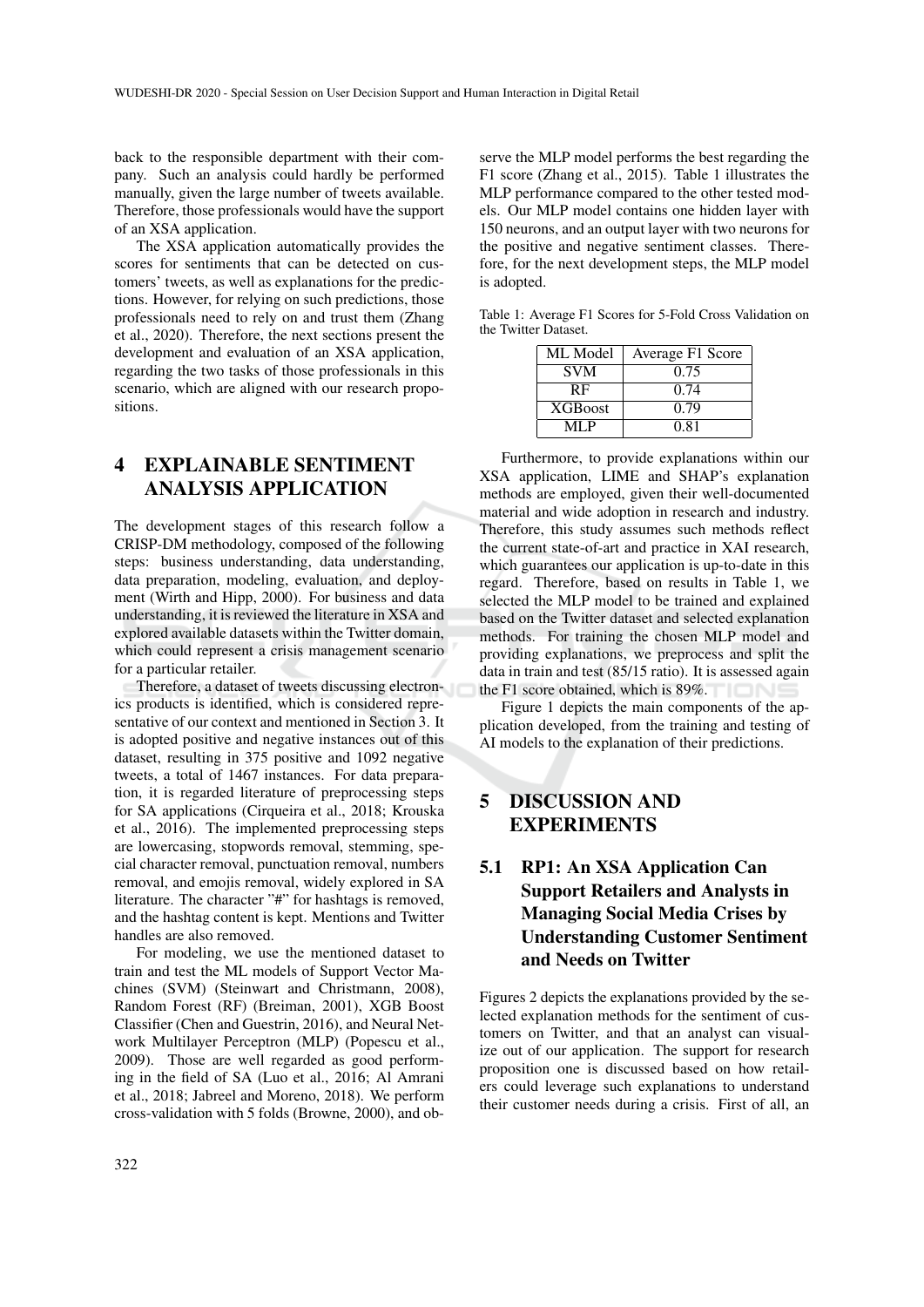

Figure 1: Explainable sentiment analysis application.

XSA application will reduce retailers' or marketing analysts' burden to manually assess users' and customers' opinions online. Furthermore, the application automatically provides the scores for sentiments that can be detected on customers' tweets.

In the example of Figure 2, a customer complains about a particular feature of his recently bought smartphone, following the pattern described in the scenario presented in Section 3. It is fundamental for the manufacturer to identify the reason for this complaint, and react whether through its internal processes or provide the customer with some support or feedback. The complaint might have the power to influence other customers' willingness to buy the same product. In this example, the customer complains that his device does not include the latest software update, although it is a brand new product.

Regarding the support of explanation methods, Figure 2.A illustrates explanations of local feature importance (LFI XSA), enabled by the LIME tool. With these explanations, a retailer would be able to analyse which words within a tweet are the most important for predicting sentiment. With this explanation, retailers might increase their confidence in an AI partner for SA, as they would be able to review if the words selected as important by an AI model for positive or negative sentiments are in line with their own experience concerning customers' feedback. In this case, the explanation method detects as negative words "without", "stupid", "stuff", "software", "sent", "iphon", and "latest". From these words, it can be noticed that the method says the most important negative word is "without", which can already give a clue to the marketing analyst on what type of problem a customer refers to, and the lack of a software update in this case.

In Figure 2.B, a retailer would perceive the most important words and keywords being used to provide them with predictions (GFI XSA). Those are enabled by the global feature importance method, which is instantiated through the SHAP tool. With this explanation, retailers have in their hands the words they should pay attention to whenever analysing the comments and tweets of their customers online. They can think of particular strategies and prioritize customers' support, based on the usage of those keywords in their feedback and interaction with the company.

Finally, in Figure 2.C, retailers can perceive the impact of words pushing predictions for positive and negative sentiments (FI XSA). It also shows if words not present in the tweet can impact the prediction. In our case, the method reinforces some of the important words for a negative prediction as "without", "stupid", "stuff", "software", which echoes the method in Figure 2.A. This explanation can support those retailers in confirming if the words selected by AI models for particular sentiments match their experience and the impact those have on such predictions. Retailers can consider such output for detecting the particular needs of their customers. In this context, it would be highlighted for a marketing analyst the need to look into issues with the customer smartphone software. Furthermore, customers can complain about particular product features or aspects of a previously received service.

# 5.2 RP2: Retailers and Analysts Would Trust an XSA Application for Decision-making, Which Can Be Evaluated based on XAI Evaluation Frameworks

Besides discussing the potential of XSA in supporting marketing analysts, it would be important for those experts to trust such support. To evaluate our XSA concerning that aspect, we discuss the evaluation of explanations and explanation methods in XAI, which is still an ongoing researched topic. However, the work of (Doshi-Velez and Kim, 2017) provides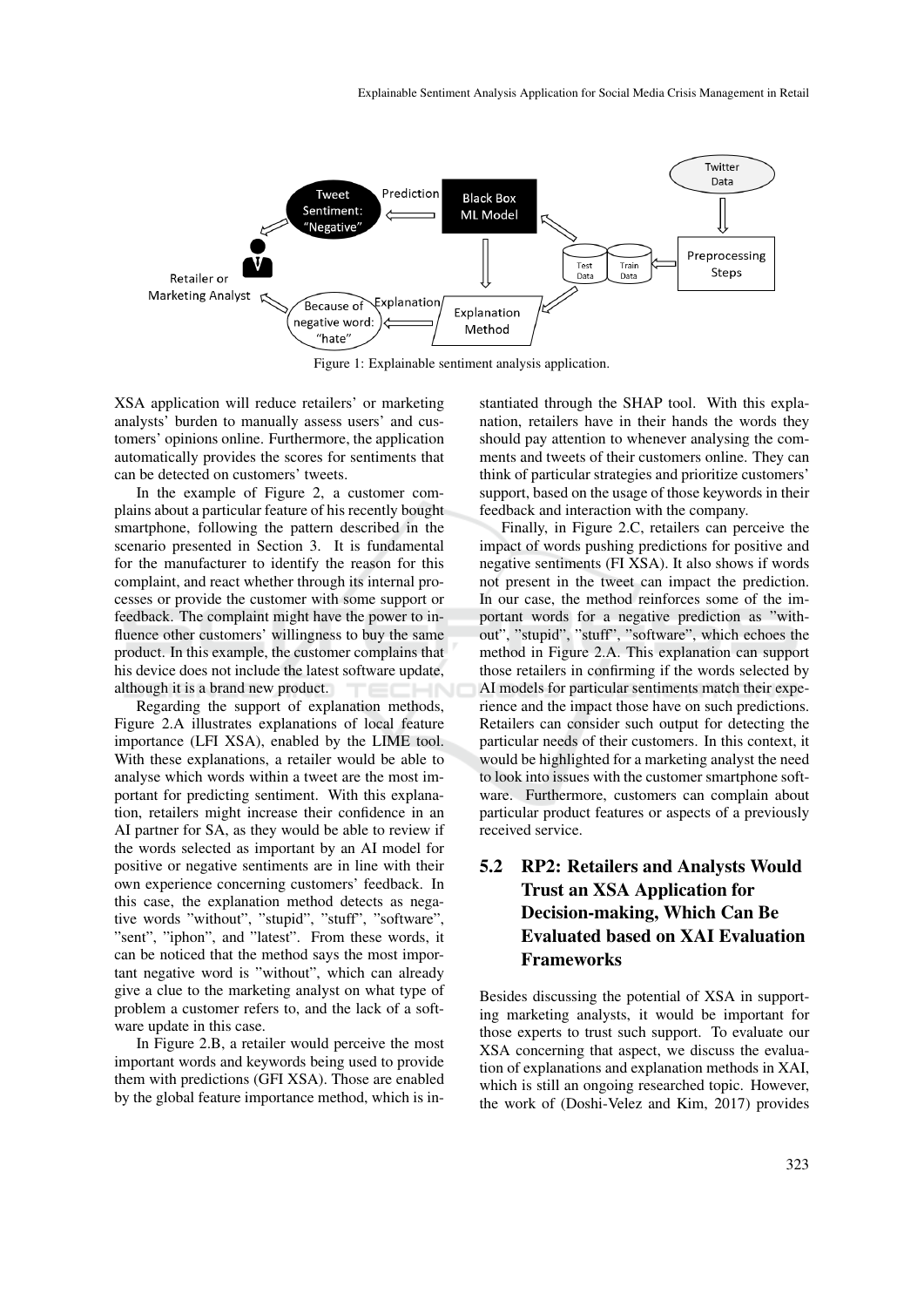

Figure 2: Explanation methods for analysis of sentiment on Twitter.

a robust methodology for the evaluation of explanations, based on three strategies. First, a functionallygrounded evaluation of the interface, in which a researcher defines proxy tasks for assessing how good an explanation is in achieving its goal, without human participation (Sokol and Flach, 2020). In the context of XSA in retail, it would be essential to assess retailers' level of trust or confidence towards explanations. Therefore, a simulated user experiment to evaluate the level of trust can be performed. This approach has been previously adopted and accepted for evaluating explanation methods in XAI literature (Ribeiro et al., 2016; Weerts et al., 2019; Nguyen, 2018; Honegger, 2018).

Second, a human-grounded evaluation of XSA. In this case, real human participants would be required, but simple tasks could be established to be performed by the participants. That opens opportunities for the recruitment of users that are not real retailers, who could be immersed in a social media monitoring scenario for retail. The last evaluation approach by (Doshi-Velez and Kim, 2017) is named application-grounded. In this case, real human participants should go through real tasks for a particular domain. In the case of XSA for retailers, it would be required to account for their real tasks when monitoring social media customers.

For this study, we adopt a functionally-grounded

evaluation strategy. That enables the development of our simulated user experiment. The aim is to estimate the confidence of users on the explanation methods provided by our XSA application. Therefore, following a validated simulation approach (Nguyen, 2018), for the explanation methods in Figure 2.A and 2.C, we estimate the user confidence based on the average switching point (ASP) for a prediction, when deleting words in their order of importance. The importance is given by the explanation methods. Thus, the lower the ASP, the better, as it proves the methods were able to detect the most important words to an expert assess tweets sentiment and needs. The results compare the deletion by order of importance to a random selection of words to be deleted. Table 2 shows the average results of this experiment, over ten runs with different random seeds for deleting words (LFI XSA Random and FI XSA Random).

We have different scenarios based on different levels of confidence of the ML model on predictions. We wanted to evaluate how the ML confidence might influence on the ASP, and user confidence. We also filtered out tweets with less than three words, given our analysis is focused on their removal, and with fewer words, results could not reflect the benefit of XSA feature importance against a random selection.

Table 2 shows that the ASP is always lower when deleting words based on their order of importance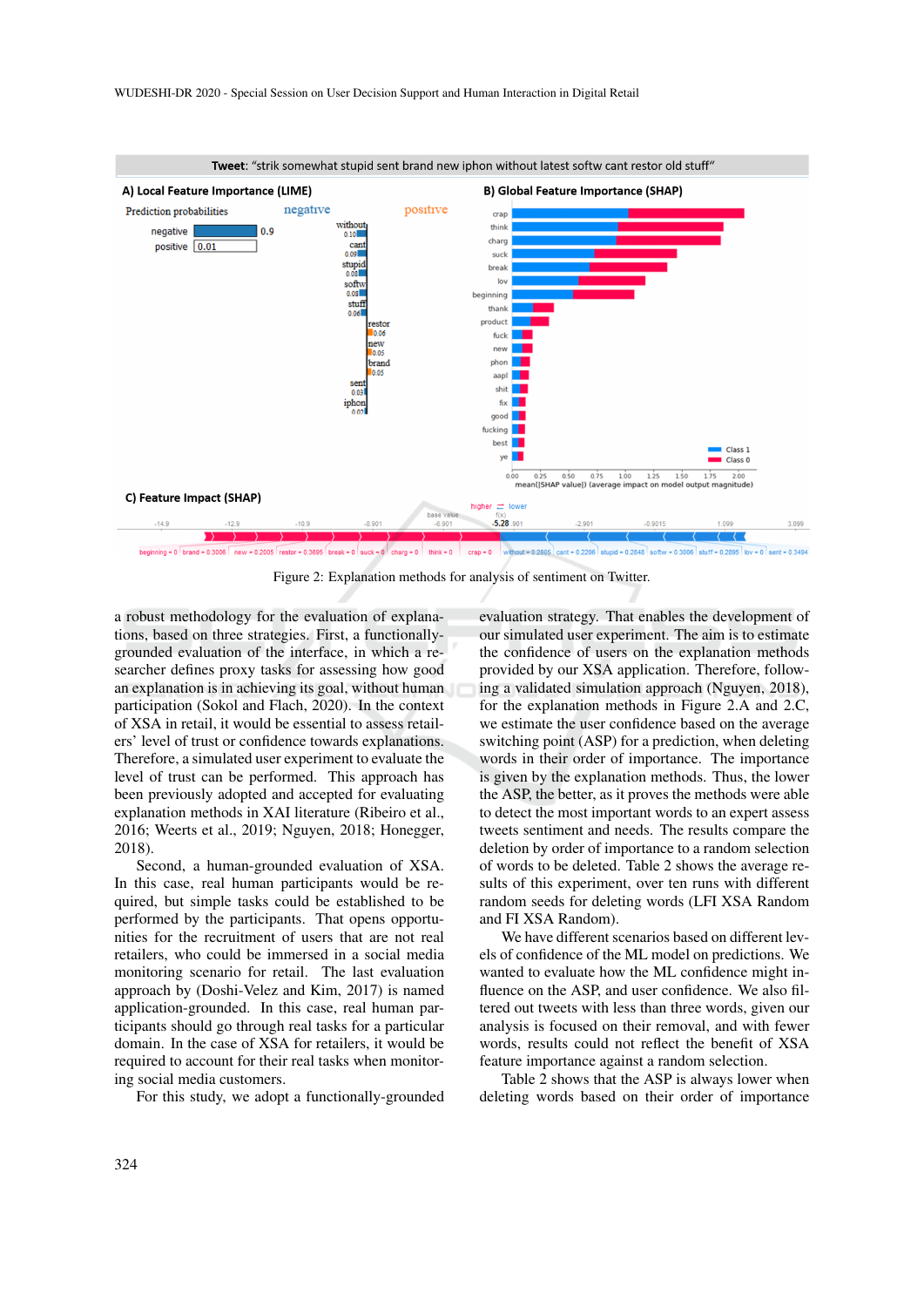| <b>ML Model Confidence</b> | <b>Average Switching Point</b> |                       |               |                      |
|----------------------------|--------------------------------|-----------------------|---------------|----------------------|
|                            | LFI XSA                        | <b>LFI XSA Random</b> | <b>FI XSA</b> | <b>FI XSA Random</b> |
| $95\%$                     | 0.16                           | 0.33                  | 0.14          | 0.40                 |
| $90\%$                     | 0.15                           | 0.30                  | 0.15          | 0.38                 |
| $85\%$                     | 0.13                           | 0.22                  | 0.13          | 0.37                 |
| 80%                        | ነ 12                           |                       | 0.09          | 0.25                 |

Table 2: Results for Simulated User Experiment and Average Switching Point when Deleting Words and Checking Predictions  $(0.0 - 0.14 = 1 \text{ word } / 0.15 - 0.24 = 2 \text{ words } / 0.25 - 0.34 = 3 \text{ words } / 0.35 - 0.40 = 4 \text{ words}.$ 

provided by explanation methods compared to a random deletion. Notably, an average maximum of two words would need to be deleted for changing the prediction when doing so. When deleting words randomly, we need to delete a minimum of 3 to 4 words to change the prediction, except for the scenario with 85% of ML confidence, where the LFI XSA Random scores 0.22 ASP. That shows retailers and marketing analysts would be provided with the most important words by explanation methods on average, reflecting the importance of which aspects they need to consider for identifying consumer sentiment and needs.

Second, for evaluating the explanation method in Figure 2.B, we follow a similar approach as adopted for 2.A and 2.C. However, given the important words by this method are valid for the full set of predictions, we delete the words by their order of importance from all the test data instances, and check the impact on the F1 score for the complete test dataset. However, Figure 3 shows no significant difference when randomly deleting words compared to deleting words by their order of importance, providing F1 scores of 0.84 and 0.88, respectively. Therefore, for this method, further experiments and a bigger dataset would be suggested for evaluating its feasibility in estimating user trust within a crisis management scenario. We also believe that a fine-grained approach could be undertaken for evaluating this explanation method. For instance, tweets could be clustered based on their particular topics and keywords, for which this evaluation could be performed separately, according to the top important and impactful keywords identified by explanation methods.

Therefore, we argue that a retailer and marketing analysts might trust, from an estimated confidence perspective, the predictions and explanations out of the XSA application, given the low ASP provided when relying on the importance and impact of words. However, further experiments are needed, which can have as impacting factors the size and types of explanation methods adopted.

## 6 FINAL REMARKS

This study develops an Explainable Sentiment Analysis application and provides two research propositions regarding the adoption of the application in the context of Twitter and crisis management for retailers, and assesses the support for those propositions through discussions and simulated user experiments. We presented an application that could be adopted to provide retailers with explanations and insights on their user needs during social media crises.

For researchers and practitioners interested in the field, we discussed a use case demonstrating how this relationship between XSA and retailers could be depicted, and the potential of XSA support. Furthermore, the simulated user experiments highlight the potential impact on user confidence for working with an XSA when assessing user feedback on social media. Moreover, to consider a user in the loop perspective, and feeding the XSA system back with misclassifications, could help in investigating the impact of a human-centered perspective for XSA in crisis management.

Although we discuss and conduct simulations, the adoption of user experiments based on the two strategies discussed by (Doshi-Velez and Kim, 2017) of human and application-grounded approaches, could be useful to assess the impact of an XSA on the daily decision-making of marketing analysts. The elicitation of a crisis management scenario with marketing analysts would also enrich future studies in the area.

As future work, from the perspective of experiments, we point out simulations with bigger and multiple datasets in crisis management. Experiments could also be performed with Recurrent Neural Networks and word embeddings, enhancing ML predictions' performance, and potentially the estimated confidence on explanation methods results.

Furthermore, the research propositions could be turned out into hypotheses or tested through user studies for their assessment. A user-centric and information systems perspective could also be considered for developing an XSA, by first performing requirements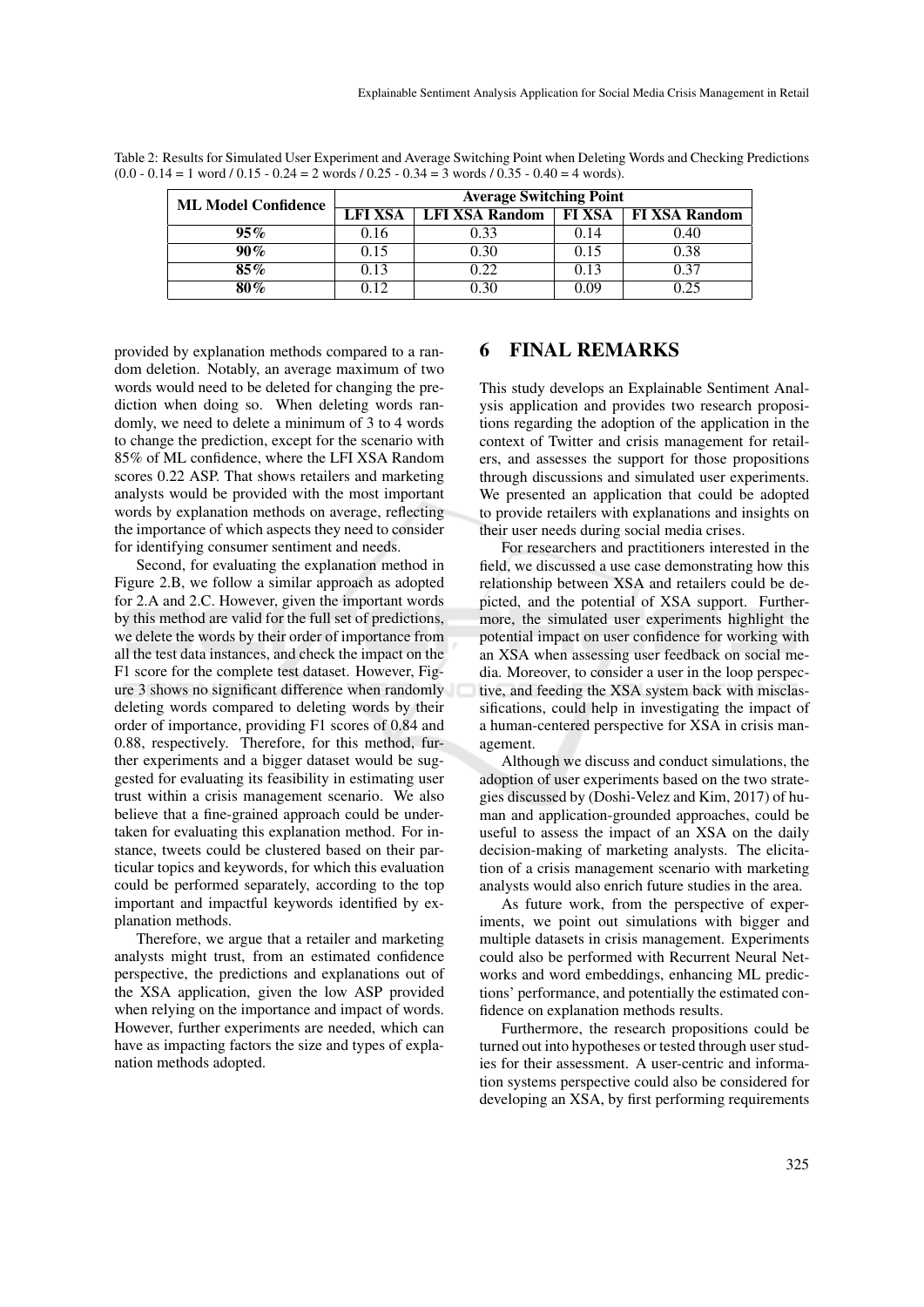

Figure 3: Results for Feature Deletion by Global Feature Importance and Random Selection.

elicitation of users for deploying explanation methods attending to their needs and tasks for SA. With such elicitation, requirements might emerge to different methods, such as case-based explanations. A literature review on the capabilities of explanation methods to SA would also be a further avenue within those disciplines' intersection. Finally, a research agenda could be derived from research gaps and opportunities in the intersection of SA and XAI research, emphasizing the decision-making support to end-users, domain experts, and developers.

### ACKNOWLEDGEMENTS

This research was supported by the European Union Horizon 2020 research and innovation programme under the Marie Sklodowska-Curie grant agreement No. 765395; and supported, in part, by Science Foundation Ireland grant 13/RC/2094.

### **REFERENCES**

Adadi, A. and Berrada, M. (2018). Peeking inside the blackbox: A survey on explainable artificial intelligence (xai). *IEEE Access*, 6:52138–52160.

- Al Amrani, Y., Lazaar, M., and El Kadiri, K. E. (2018). Random forest and support vector machine based hybrid approach to sentiment analysis. *Procedia Computer Science*, 127:511–520.
- Baek, H., Ahn, J., and Oh, S. (2014). Impact of tweets on box office revenue: focusing on when tweets are written. *ETRI Journal*, 36(4):581–590.
- Bovet, A., Morone, F., and Makse, H. A. (2018). Validation of twitter opinion trends with national polling aggregates: Hillary clinton vs donald trump. *Scientific reports*, 8(1):1–16.
- Breiman, L. (2001). Random forests. *Machine learning*, 45(1):5–32.
- Browne, M. W. (2000). Cross-validation methods. *Journal of mathematical psychology*, 44(1):108–132.
- Bundy, J., Pfarrer, M. D., Short, C. E., and Coombs, W. T. (2017). Crises and crisis management: Integration, interpretation, and research development. *Journal of Management*, 43(6):1661–1692.
- Chen, T. and Guestrin, C. (2016). Xgboost: A scalable tree boosting system. In *Proceedings of the 22nd acm sigkdd international conference on knowledge discovery and data mining*, pages 785–794.
- Cirqueira, D., Jacob, A., Lobato, F., de Santana, A. L., and Pinheiro, M. (2016). Performance evaluation of sentiment analysis methods for brazilian portuguese. In *International Conference on Business Information Systems*, pages 245–251. Springer.
- Cirqueira, D., Nedbal, D., Helfert, M., and Bezbradica, M. (2020). Scenario-based requirements elicita-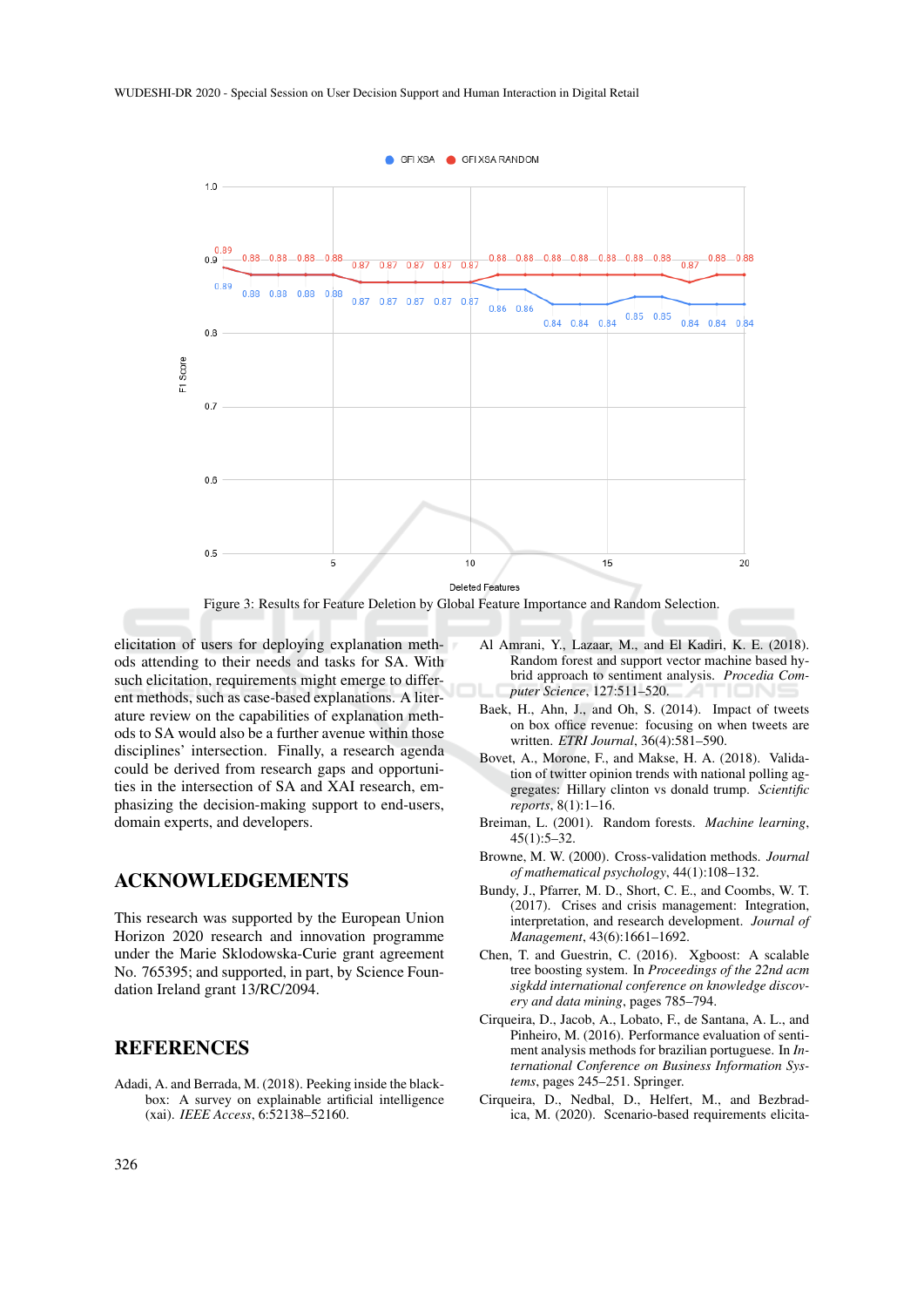tion for user-centric explainable ai. In *International Cross-Domain Conference for Machine Learning and Knowledge Extraction*, pages 321–341. Springer.

- Cirqueira, D., Pinheiro, M., Braga, T., Jacob Jr, A., Reinhold, O., Alt, R., and Santana, Á. (2017). Improving relationship management in universities with sentiment analysis and topic modeling of social media channels: learnings from ufpa. In *Proceedings of the International Conference on Web Intelligence*, pages 998–1005.
- Cirqueira, D., Pinheiro, M. F., Jacob, A., Lobato, F., and Santana, A. (2018). A literature review in preprocessing for sentiment analysis for brazilian portuguese social media. In *2018 IEEE/WIC/ACM International Conference on Web Intelligence (WI)*, pages 746–749. IEEE.
- de Almeida, G. R., Cirqueira, D. R., and Lobato, F. M. (2017). Improving social crm through eletronic wordof-mouth: a case study of reclameaqui. In *Anais Estendidos do XXIII Simposio Brasileiro de Sistemas ´ Multim´ıdia e Web*, pages 107–110. SBC.
- Donthu, N. and Gustafsson, A. (2020). Effects of covid-19 on business and research. *Journal of business research*, 117:284.
- Doshi-Velez, F. and Kim, B. (2017). Towards a rigorous science of interpretable machine learning. *arXiv preprint arXiv:1702.08608*.
- Ehsan, U., Purdy, C., Kelley, C., Polepeddi, L., and Davis, N. Unpack that tweet: A traceable and interpretable cognitive modeling system.
- Hasan, A., Moin, S., Karim, A., and Shamshirband, S. (2018). Machine learning-based sentiment analysis for twitter accounts. *Mathematical and Computational Applications*, 23(1):11.
- Hase, P. and Bansal, M. (2020). Evaluating explainable ai: Which algorithmic explanations help users predict model behavior? *arXiv preprint arXiv:2005.01831*.
- Holzinger, A., Carrington, A., and Müller, H. (2020). Measuring the quality of explanations: the system causability scale (scs). *KI-Künstliche Intelligenz*, pages 1–6.
- Honegger, M. (2018). Shedding light on black box machine learning algorithms: Development of an axiomatic framework to assess the quality of methods that explain individual predictions. *arXiv preprint arXiv:1808.05054*.
- Hu, G., Bhargava, P., Fuhrmann, S., Ellinger, S., and Spasojevic, N. (2017). Analyzing users' sentiment towards popular consumer industries and brands on twitter. In *2017 IEEE International Conference on Data Mining Workshops (ICDMW)*, pages 381–388. IEEE.
- Islam, T. (2019). Ex-twit: Explainable twitter mining on health data. *arXiv preprint arXiv:1906.02132*.
- Jabreel, M. and Moreno, A. (2018). Eitaka at semeval-2018 task 1: An ensemble of n-channels convnet and xgboost regressors for emotion analysis of tweets. *arXiv preprint arXiv:1802.09233*.
- James, E. and WOOTEN, L. (2005). Leadership as (un)usual:: How to display competence in times of crisis. *Organizational Dynamics*, 34:141–152.
- Jansen, B. J., Zhang, M., Sobel, K., and Chowdury, A. (2009). Twitter power: Tweets as electronic word of mouth. *Journal of the American society for information science and technology*, 60(11):2169–2188.
- Krouska, A., Troussas, C., and Virvou, M. (2016). The effect of preprocessing techniques on twitter sentiment analysis. In *2016 7th International Conference on Information, Intelligence, Systems & Applications (IISA)*, pages 1–5. IEEE.
- Liu, B. (2012). Sentiment analysis and opinion mining. *Synthesis lectures on human language technologies*, 5(1):1–167.
- Liu, X. (2019). A big data approach to examining social bots on twitter. *Journal of Services Marketing*.
- Lobato, F., Pinheiro, M., Jacob, A., Reinhold, O., and Santana, A. (2016). Social crm: Biggest challenges to ´ make it work in the real world. In *International Conference on Business Information Systems*, pages 221– 232. Springer.
- Lundberg, S. M. and Lee, S.-I. (2017). A unified approach to interpreting model predictions. In *Advances in neural information processing systems*, pages 4765–4774.
- Luo, F., Li, C., and Cao, Z. (2016). Affective-featurebased sentiment analysis using svm classifier. In *2016 IEEE 20th International Conference on Computer Supported Cooperative Work in Design (CSCWD)*, pages 276–281. IEEE.
- Mathews, S. M. (2019). Explainable artificial intelligence applications in nlp, biomedical, and malware classification: A literature review. In *Intelligent Computing-Proceedings of the Computing Conference*, pages 1269–1292. Springer.
- Medhat, W., Hassan, A., and Korashy, H. (2014). Sentiment analysis algorithms and applications: A survey. *Ain Shams engineering journal*, 5(4):1093–1113.
- Mehta, S., Saxena, T., and Purohit, N. (2020). The new consumer behaviour paradigm amid covid-19: Permanent or transient? *Journal of Health Management*, 22(2):291–301.
- Micu, A., Micu, A. E., Geru, M., and Lixandroiu, R. C. (2017). Analyzing user sentiment in social media: Implications for online marketing strategy. *Psychology & Marketing*, 34(12):1094–1100.
- Miller, T. (2019). Explanation in artificial intelligence: Insights from the social sciences. *Artificial Intelligence*, 267:1–38.
- Molnar, C. (2019). Interpretable machine learning. *Lulu. com*.
- Nguyen, D. (2018). Comparing automatic and human evaluation of local explanations for text classification. In *Proceedings of the 2018 Conference of the North American Chapter of the Association for Computational Linguistics: Human Language Technologies, Volume 1 (Long Papers)*, pages 1069–1078.
- Pagolu, V. S., Reddy, K. N., Panda, G., and Majhi, B. (2016). Sentiment analysis of twitter data for predicting stock market movements. In *2016 international conference on signal processing, communication, power and embedded system (SCOPES)*, pages 1345–1350. IEEE.